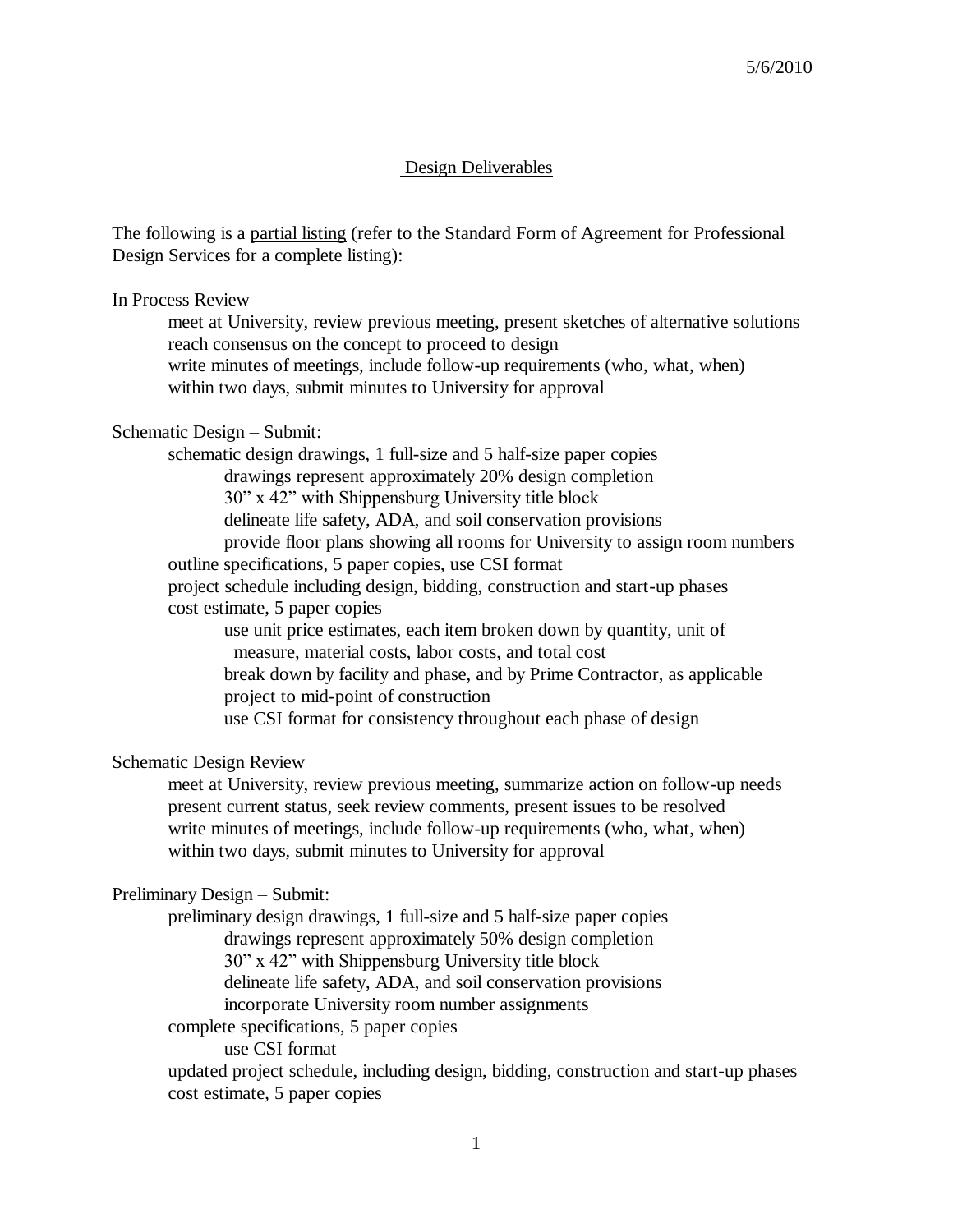use quantity takeoffs and labor hour methods break down by facility and phase, and by Prime Contractor, as applicable project to mid-point of construction use CSI format

# Preliminary Design Review

meet at University, review previous meeting, summarize action on follow-up needs present current status, seek review comments, present issues to be resolved write minutes of meetings, include follow-up requirements (who, what, when) within two days, submit minutes to University for approval

## Prefinal Design – Submit:

prefinal design drawings, 1 full-size and 5 half-size paper copies drawings represent approximately 95% design completion 30"x42" with Shippensburg University title block delineate life safety, ADA, and soil conservation provisions complete specifications, 5 paper copies

use CSI format

updated project schedule

cost estimate, 5 paper copies

update preliminary estimate, as required.

provide estimate of base bids for each Prime Contractor

provide estimate of MBE/WBE reasonable effort award amounts for each Prime **Contractor** 

estimated payout schedule

- special operations and maintenance procedures report or statement to include start-up considerations
- Section 01010 to include description of one or more alternative base bids to assure award within construction cost allocation

Notice to Contractors

# Prefinal Design Review

meet at University, review previous meeting, summarize action on follow-up needs present current status, seek review comments, present issues to be resolved write minutes of meetings, include follow-up requirements (who, what, when) within two days, submit minutes to University for approval

### Final Design – Submit:

final design drawings, 1 full-size and 5 half-size paper copies

drawings represent 100% design completion

30"x42" with Shippensburg University title block

final specifications, 5 paper copies & Microsoft Word compatible electronic files

(CD)

use CSI format